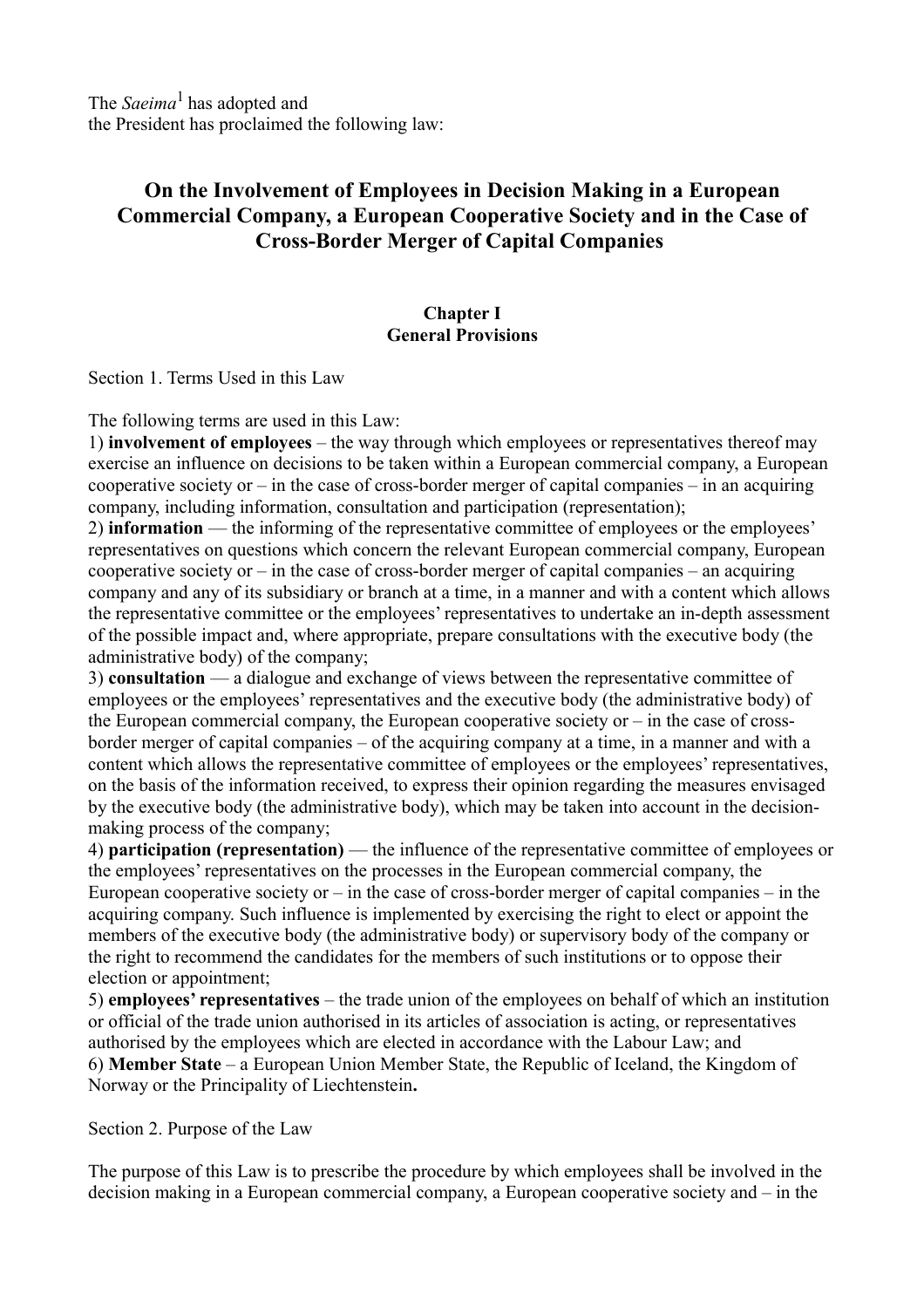case of cross-border merger of capital companies – in an acquiring company (hereinafter also – acquiring company).

Section 3. Scope of Application of this Law

(1) This Law shall apply if:

1) it is intended to register a European commercial company or European cooperative company in Latvia;

2) a legal address of a European commercial company or European cooperative company is transferred to Latvia; or

3) in the case of cross-border merger of capital companies – an acquiring company is or will be registered in Latvia and the rules regarding employee participation are in force in at least one of the capital companies involved in the cross-border merger.

(2) The provisions of this Law regarding creation of the special negotiating body shall be applied if: 1) a commercial company or coopertive society registered in Latvia (hereinafter – a participating company) participates in the foundation of a European commercial company or a European cooperative society; or

2) a capital company registered in Latvia (hereinafter – a company to be reorganised) participates in the process of cross-border merger of capital companies.

(3) If a European cooperative society is established exclusively by natural persons or by a single legal entity and natural persons, this Law shall be applied only in such case when the founders of the relevant European cooperative society together employ at least 50 employees in at least two Member States.

(4) If a European cooperative society is established exclusively by natural persons or by a single legal entity and natural persons, which together employ less than 50 employees, or employ 50 employees in only one Member State, this Law shall be applied in the case when:

1) it is requested by at least one third of the employees of the European cooperative society and the subsidiaries thereof in at least two Membe States; or

2) after the registration of the European cooperative society it employs at least 50 employees in at least two Member States.

### **Chapter II Conducting Negotiations and Special Negotiating Body**

Section 4. Duty of Conducting Negotiations

(1) When developing a draft contract of establishment, also draft regulations of merger or transformation of the European commercial company or European cooperative society (hereinafter – a draft contract of establishment) or - in the case of cross-border merger of capital companies – a draft contract of reorganisation, the participating companies or companies to be reorganised shall conduct negotiations with the employees or representatives thereof regarding the further involvement of employees in decision making. Negotiations shall be commenced immediately after the notification of a draft contract of establishment or a draft contract of reorganisation. (2) During the course of negotiations the participating companies or companies to be reorganised shall inform the employees or representatives thereof regarding the provisions of a draft contract of establishment or a draft contract of reorganisation and the course of implementation thereof, regarding all the participating companies or companies to be reorganised and the number of the employees of such companies, as well as regarding measures to be taken in relation to the involvement of employees in the decision making.

Section 5. Creation of the Special Negotiating Body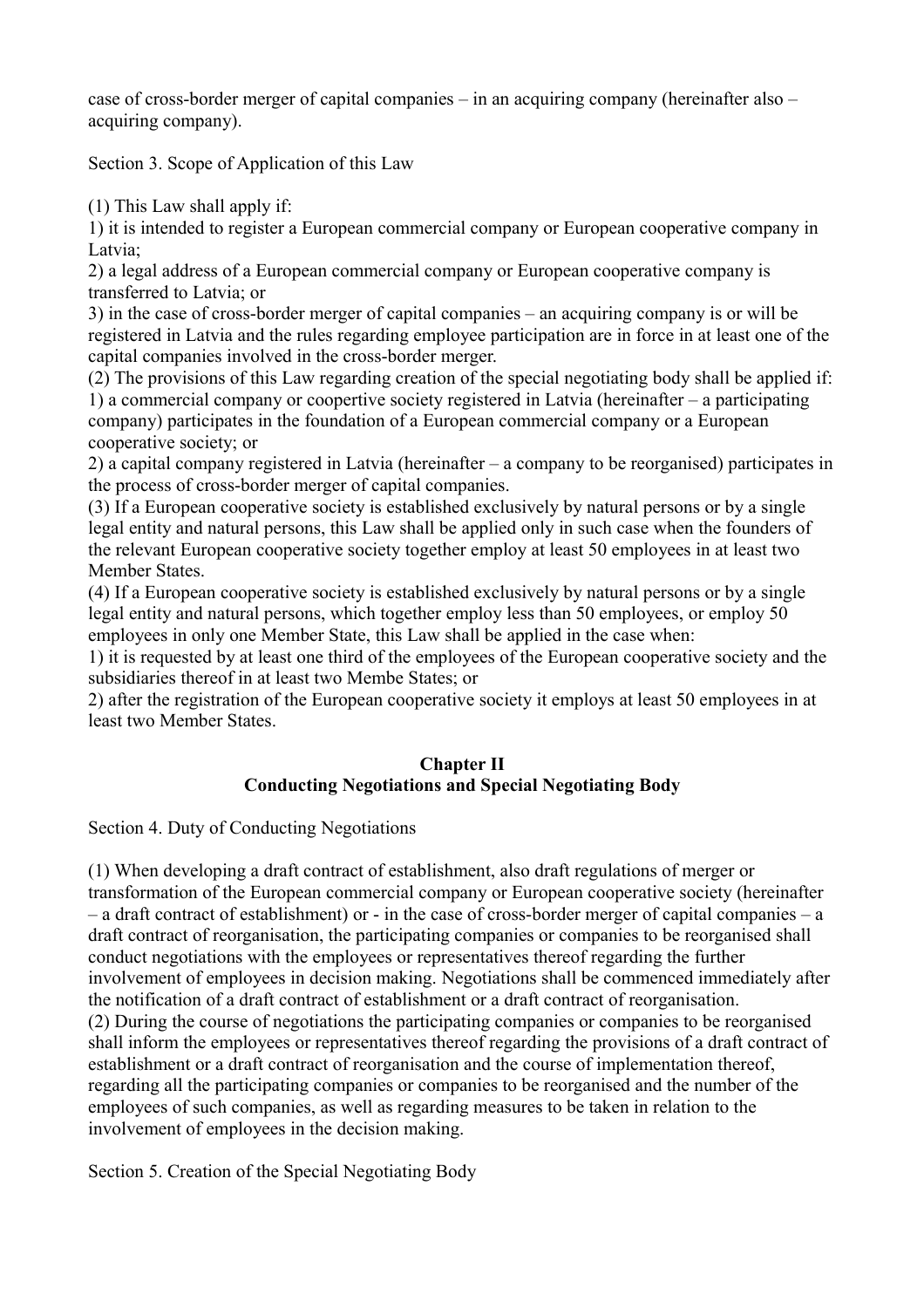(1) For conducting negotiations, the special negotiating body representing the employees of the participating companies or companies to be reorganised and subsidiaries thereof shall be created. The special negotiating body may include the representatives of trade unions irrespective of whether they are the employees of the participating companies or companies to be reorganised. (2) The number of the members of the special negotiating body shall be determined in proportion to the number of employees of the participating companies or companies to be reorganised and the subsidiaries thereof in each Member State.

(3) Employees employed in a Member State in which a participating company or a company to be reorganised has been registered and which form 10% (or a smaller part of the employees if there are less than full 10%) of the total number of the employees employed in all Member States shall be represented in the special negotiating body by one employees' representative.

(4) The number of employees shall be calculated from the average number of employees within a period of six months prior to the notification of the draft contract of establishment or a draft contract of reorganisation. When calculating the number of employees, also those employees with whom a contract of employment for a specified period is concluded shall be taken into account. (5) If the number of the employees of participating companies or companies to be reorganised changes and this affects the composition of the special negotiating body, the composition of this body shall change accordingly.

(6) The special negotiating body shall be regarded as created when all its members are elected. (7) The special negotiating body shall inform the participating companies or companies to be reorganised regarding its composition.

Section 6. Additional Representatives

(1) If a European commercial company or European cooperative society is established by way of a merger, additional representatives from each Member State shall be included in the special negotiating body so that there is at least one representative of each participating company or company to be reorganised in such a negotiating group. Additional representatives shall not be included in the special negotiating group, if by their inclusion the relevant employees would be represented twice.

(2) The number of additional representatives shall not exceed 20% of the number of members of the special negotiating body that has been elected pursuant to Section 5, Paragraph two of this Law. (3) If the number of the participating companies or companies to be reorganised is higher than the number of additional seats available in the special negotiating body, these additional seats shall be allocated to the employees' representatives of the participating companies or companies to be reorganised registered in different Member States, starting with the employees' representatives of those participating companies or companies to be reorganised in which a greater number of employees is employed.

(4) The provisions of this Section shall also be applied in the case of cross-border merger of capital companies.

Section 7. Election of the Members of the Special Negotiating Body in Latvia

(1) The interests of the employees of a participating company or company to be reorganised in the special negotiating body shall be represented by the already existing employees' representatives, unless otherwise decided by the employees.

(2) If there are no employees' representatives in a participating company or a company to be reorganised or employees have taken a decision to elect other representatives thereof in the special negotiating body, employees shall, pursuant to the procedures specified in the Labour Law, elect representatives which will represent their interests in the special negotiating body. A member of the special negotiating body shall be elected also if the number of the employees of a participating company or a company to be reorganised is smaller than the number necessary for the election of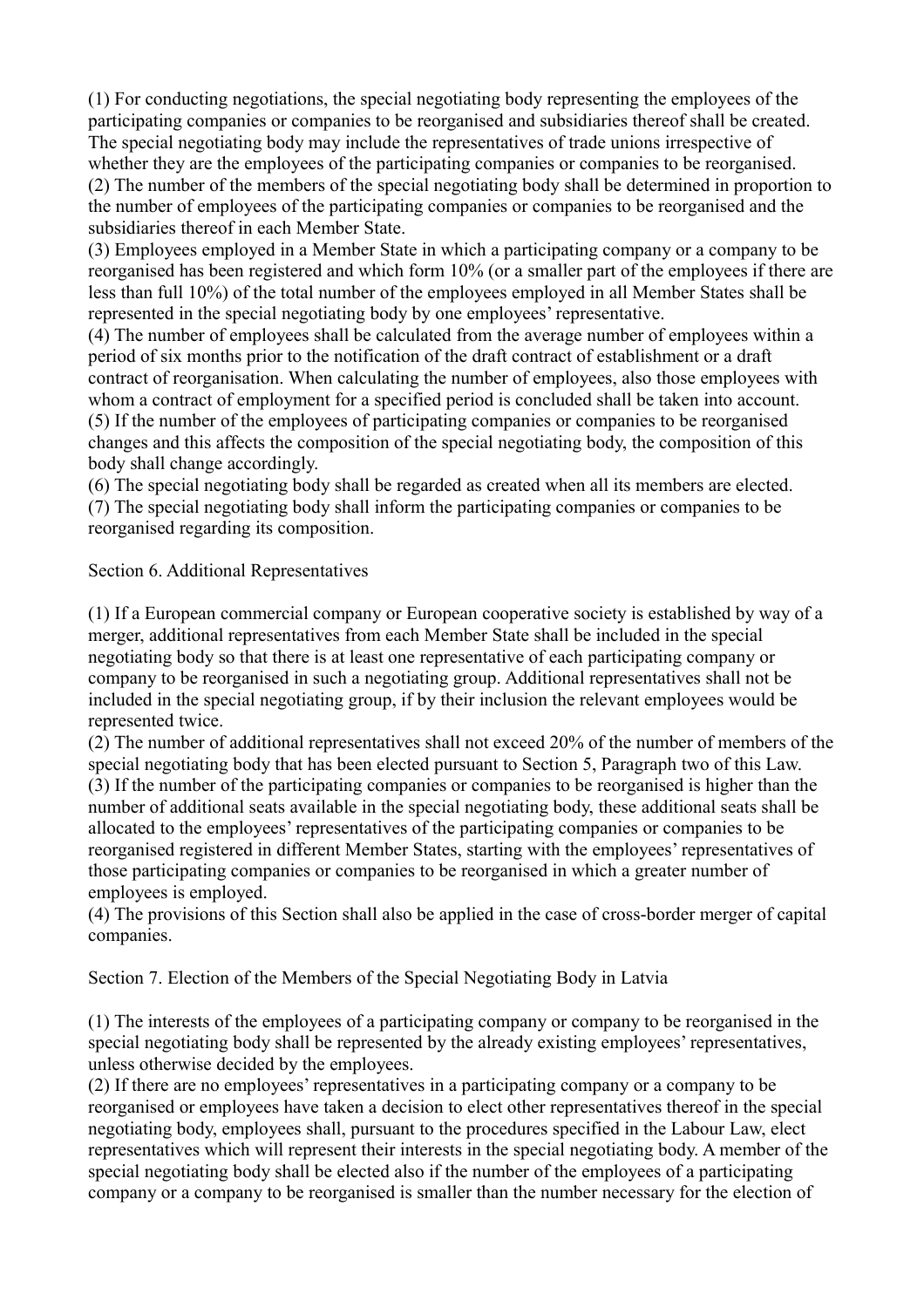the employees' representatives.

(3) If the employees of participating companies or companies to be reorganised are represented both by a trade union of the employees and the authorised employees' representatives, such employees shall authorise their representatives to select the members of the special negotiating body in proportion to the number of the employees represented but not less than one member of the special negotiating body for each participating company or company to be reorganised. (4) At least one employees' representative from each participating company or company to be reorganised registered in Latvia shall be included in the special negotiating body. The number of members of the special negotiating body nominated from Latvia shall not exceed the number of the representatives determined for Latvia in accordance with Section 5 of this Law and the number of additional representatives determined for Latvia in accordance with Section 6 of this Law. (5) If the number of participating companies or companies to be reorganised registered in Latvia exceeds the number of the representatives determined for Latvia for the inclusion in the special negotiating body, all the representatives of the participating companies or companies to be reorganised shall agree regarding a joint representative of the employees in the special negotiating body. If such agreement is not reached, the employees employed in Latvia shall be represented by the representative of the participating company or company to be reorganised having the greater number of employees.

Section 8. Decision making in the Special Negotiating Body

(1) The special negotiating body shall take decisions by a simple majority which conforms to the majority of all the employees of participating companies or companies to be reorganised, unless the greater number of votes is provided for in this Law.

(2) Each member of the special negotiating body shall have one vote in the decision making.

Section 9. Decision Regarding Reduction of Participation Rights

(1) The provisions of this Section shall be applied:

1) if a European commercial company or European cooperative society is established by way of merger and if participation rights have been provided for at least 25% of the overall number of the employees of the participating companies;

2) if a European commercial company or European cooperative society is established as a holding company or as a subsidiary and if participation rights have been provided for at least 50% of the overall number of the employees of the participating companies; or

3) in the case of cross-border merger of capital companies.

(2) Participation rights shall be reduced if the participation of employees in a European commercial company, European cooperative society or acquiring company is smaller than the participation in one of the participating companies or companies to be reorganised.

(3) The special negotiating body may take a decision regarding the reduction of participation rights if voted by at least two thirds of the members of the special negotiating body, who represent at least two thirds of the employees from at least two Member States where the participating companies or companies to be reorganised are registered.

Section 10. Invitation of Experts

The special negotiating body has the right to invite experts. Experts shall participate in the meetings of the special negotiating body and participating companies or companies to be reorganised in an advisory capacity.

Section 11. Duration of Negotiations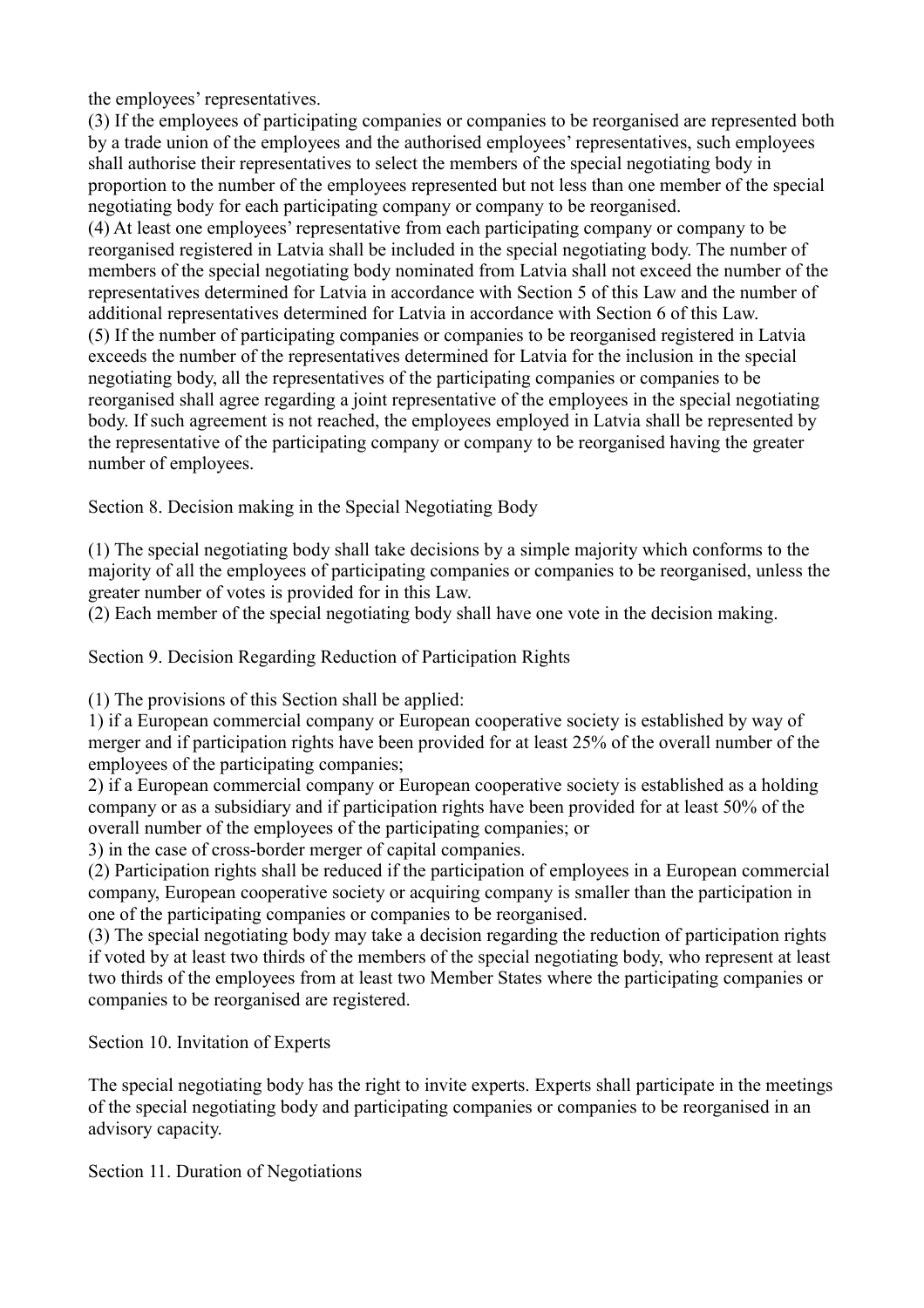(1) Negotiations shall be opened immediately after the special negotiating body is established and shall continue for a period not exceeding six months.

(2) The special negotiating body and participating companies or companies to be reorganised upon mutual agreement may extend the time period referred to in Paragraph one of this Section up to one year from the day of establishment of the special negotiating body.

Section 12. Decision Regarding the Application of Provisions of a Member State in a European Commercial Company or European Cooperative Society

(1) If at least two thirds of the members of the special negotiating body who represent at least two thirds of employees from at least two Member States, in which participating companies have been registered, vote for application of provisions of a Member State in a European commercial company or European cooperative society, the special negotiating body may decide not to open the negotiations referred to in Section 4, Paragraph one of this Law or to terminate the negotiations already opened and decide that the provisions of the regulatory enactments that regulate information and consultation, which are in force in the relevant Member States, in which the European commercial company or European cooperative society employ the employees, shall be applied in the European commercial company or European cooperative society.

(2) Taking of the decision referred to in Paragraph one of this Section shall suspend any measures which are directed to entering into the agreement referred to in Section 15 of this Law. In such case the standard rules for the involvement of employees specified in Chapter IV of this Law shall not be applied.

(3) The provisions of Paragraph one of this Section shall not be applied, if a European commercial company or European cooperative society is established by way of transformation and the rules relating to employee participation are in force in the company to be trasformed.

Section 13. Reconvening of the Special Negotiating Body

(1) The special negotiating body shall be reconvened if this has been requested in writing by at least 10% of the employees of the European commercial company or European cooperative society and its subsidiaries or their representatives, however, not earlier than two years after the taking of the decision referred to in Section 12 of this Law, unless the parties have agreed on a shorter time period.

(2) If the special negotiating body takes a decision to reopen negotiations with the executive body (administrative body) of a European commercial company or European cooperative society, but no definite agreement is reached during these negotiations, the standard rules for the involvement of employees referred to in Chapter IV of this Law shall not be applied.

Section 14. Decision Regarding Application of Standard Rules Relating to Employee Participation in an Acquiring Company

An executive body (administrative body) of a company to be reorganised may decide not to open the negotiations referred to in Section 4, Paragraph one of this Law and decide that the standard rules relating to employee participation referred to in Section 21 of this Law shall be applied in the acquiring company.

## **Chapter III Agreement on Rules for the Involvement of the Employees**

Section 15. Agreement on Rules by which Employees are Involved in Decision making

(1) The special negotiating body and participating companies or companies to be reorganised shall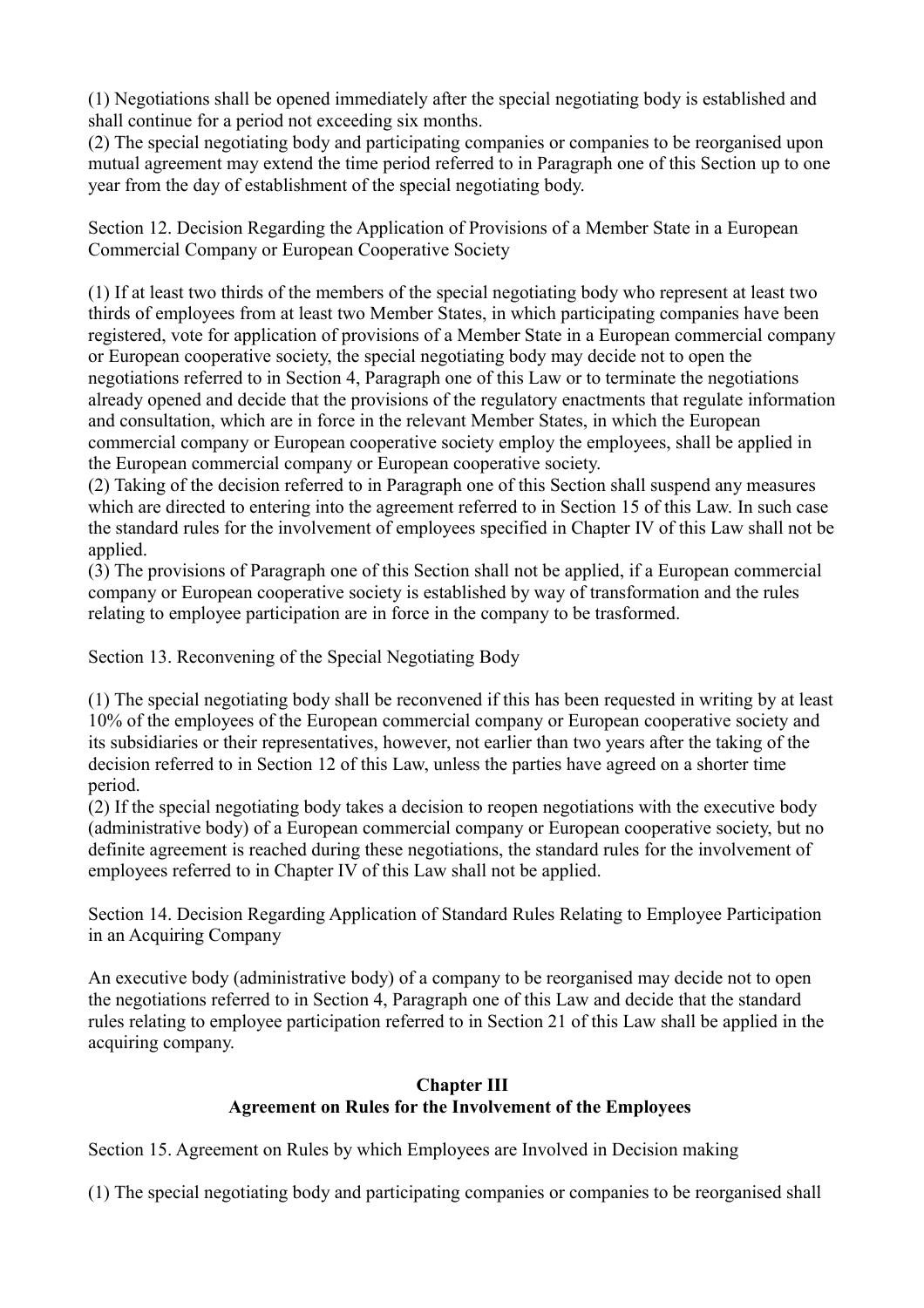agree in writing regarding rules by which the employees are involved in decision making. For the verification of the circumstances referred to in Article 12 (2) of the Council Regulation (EC) No 2157/2001 of 8 October 2001 on the Statute for a European Company (SE) (hereinafter – Regulation 2157/2001) or Article 11 (2) of the Council Regulation (EC) No 1435/2003 of 22 July 2003 on the Statute for a European Cooperative Society (SCE) (hereinafter — Regulation No 1435/2003), the agreement on rules by which the employees are involved in the decision making shall be submitted to the Register of Enterprises.

(2) The special negotiating body and participating companies or companies to be reorganised may not agree regarding such rules for the the involvement of the employees (especially participation rules), which are not compatible with the type of the company.

(3) A consent of the meeting of participants, the meeting of shareholders or the general meeting of members of the company is necessary for the executive body (administrative body) of the participating company or company to be reorganised in order to enter into the agreement referred to in Paragraph one of this Section, if it is provided for in the Statute of the company.

Section 16. Content of the Agreement

(1) The agreement referred to in Section 15 of this Law shall include the following:

1) the scope of the agreement;

2) provisions for the implementation of participation rights if, during negotiations, the parties agree on participation rights of the employees, as well as the number of members in the executive body (administrative body) or supervisory body of the European commercial company, European cooperative society or acquiring company which the employees will be entitled to elect, appoint, recommend or oppose, and the procedure as to how these members of the referred to bodies may be elected, appointed, recommended or opposed by the employees;

3) the date of entry into force and duration thereof, cases where the agreement should be renegotiated and the procedure for its renegotiation; and

4) other information if the parties regard it as necessary.

(2) In addition to the information referred to in Paragraph one of this Section a European commercial company and European cooperative society shall specify the following in the agreement:

1) the composition, number of members and allocation of seats of the representative committee – the negotiations partner of a European commercial company or European cooperative society; 2) the functions and the procedure for the information and consultation of the representative committee;

3) the frequency of meetings of the representative committee;

4) the financial and material resources to be allocated to the representative committee; and

5) the measures for the establishment of one or several information and consultation mechanisms,

if, during negotiations, the parties agree on the establishment of such a mechanism instead of the representative committee.

(3) The agreement shall not, unless the parties agree otherwise, be subject to the standard rules for the involvement of employees referred to in Chapter IV of this Law.

(4) If a European commercial company or European cooperative society is established by transformation, at least the same level of the involvement of employees as specified in the participating company shall be retained in the agreement.

(5) The agreement may specify the terms and conditions for the entitlement of employees to participate in the general meeting of the European cooperative society or in a meeting of another type, if any, in accordance with Section 24 of this Law and Article 59 (4) of Regulation No 1435/2003.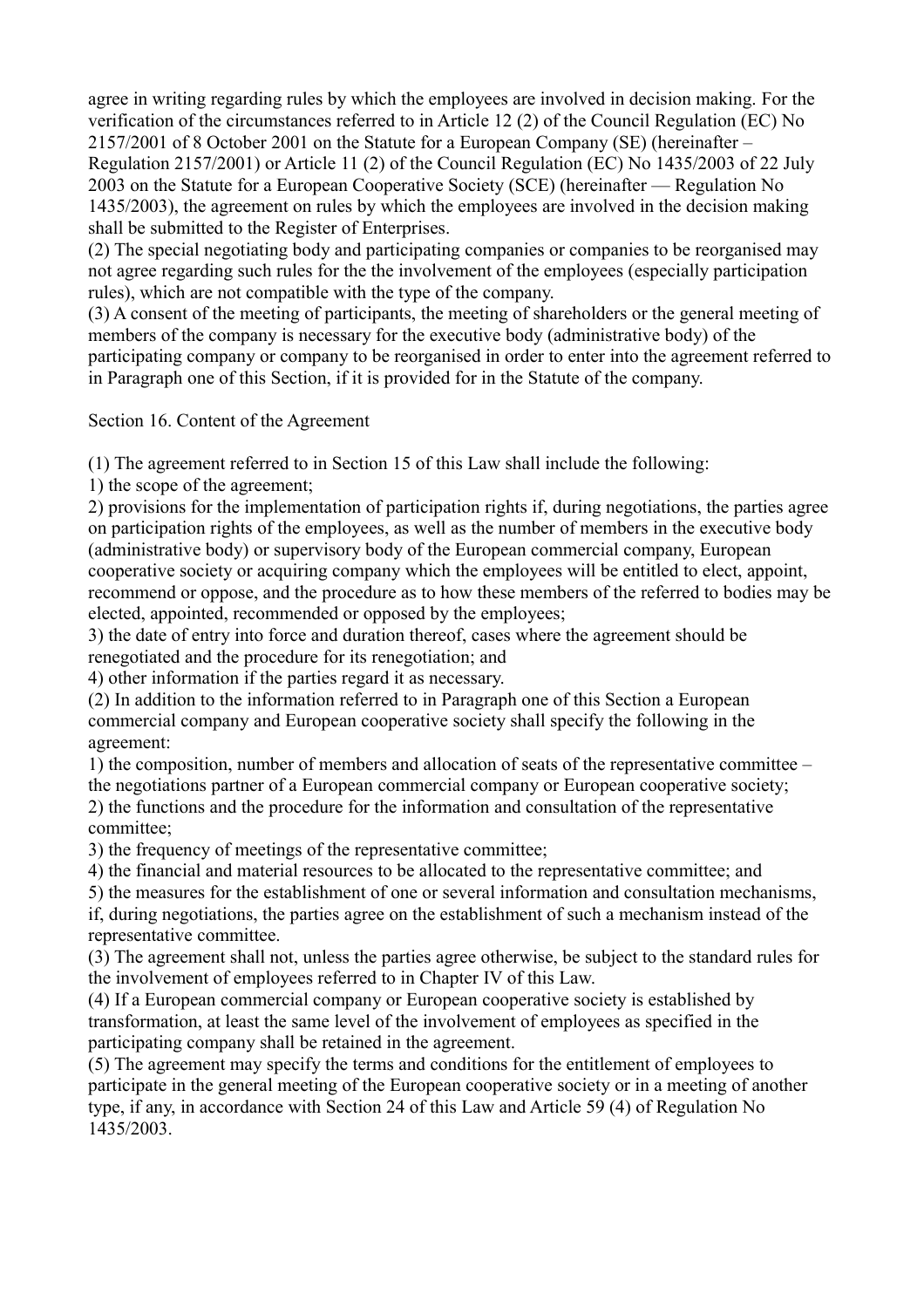## **Chapter IV Standard Rules for Involvement of Employees**

Section 17. Application of Standard Rules for Involvement of Employees

(1) The provisions of this Chapter shall be applied if a special negotiating body and participating companies or companies to be reorganised:

1) agree regarding it; or

2) the agreement referred to in Section 15 of this Law regarding rules by which the employees are involved in the decision making has not been reached within the time period specified in Section 11 of this Law, and the executive body (administrative body) of each participating company or company to be reorganised agrees to the application of standard rules.

(2) In order to verify the circumstances referred to in Article 11 (2) of Regulation No 1435/2003 and Article 12 (2) of Regulation No 2157/2001, in the case referred to in Paragraph one, Clause 1 of this Section, the agreement of the participating companies or companies to be reorganised and the special negotiating body regarding the application of standard rules, but in the case referred to in Paragraph one, Clause 2 of this Section - confirmation of the implementation of the referred to conditions, shall be submitted to the Register of Enterprises.

(3) The standard rules for involvement of employees referred to in Sections 19, 20, 21, 22 and 23 of this Law shall be applied in a European commercial company or European cooperative society. (4) The participation rules referred to in Section 21 and 24 of this Law shall be applied in an acquiring company.

Section 18. Application of Standard Rules for Participation

Section 21, 22, 23 and 24 of this Law shall be applied if:

1) a European commercial company or European cooperative society is established by way of transformation and rules for participation of the employees are referable to the participating company which is being transformed into a European commercial company or European cooperative society;

2) a European commercial company or European cooperative society is established by way of merger and rules for participation of employees are in force in at least one of the participating companies, participation rights are provided for at least 25% of the total number of the employees of the participating companies or participation rights are provided for less than 25% of the total number of the employees of the participating companies and the special negotiating body takes a decision to apply standard rules for participation;

3) a European commercial company or European cooperative society is established as a holding company or subsidiary in such case when participation of employees existed in at least one of the participating companies, participation rights were provided for at least 50% of the total number of the employees of the participating companies or participation rights were provided for less than 50% of the total number of the employees of the participating companies and the special negotiating body takes a decision to apply standard rules for participation; or

4) in case of cross-border merger of capital companies - participation of employees existed in at least one of the companies to be reorganised, participation rights were provided for at least 33,3% of the total number of the employees of the companies to be reorganised or participation rights were provided for less than 33,3% of the total number of the employees of the companies to be reorganised and the special negotiating body takes a decision to apply standard rules for participation.

Section 19. Establishment of the Representative Committee and Operation Thereof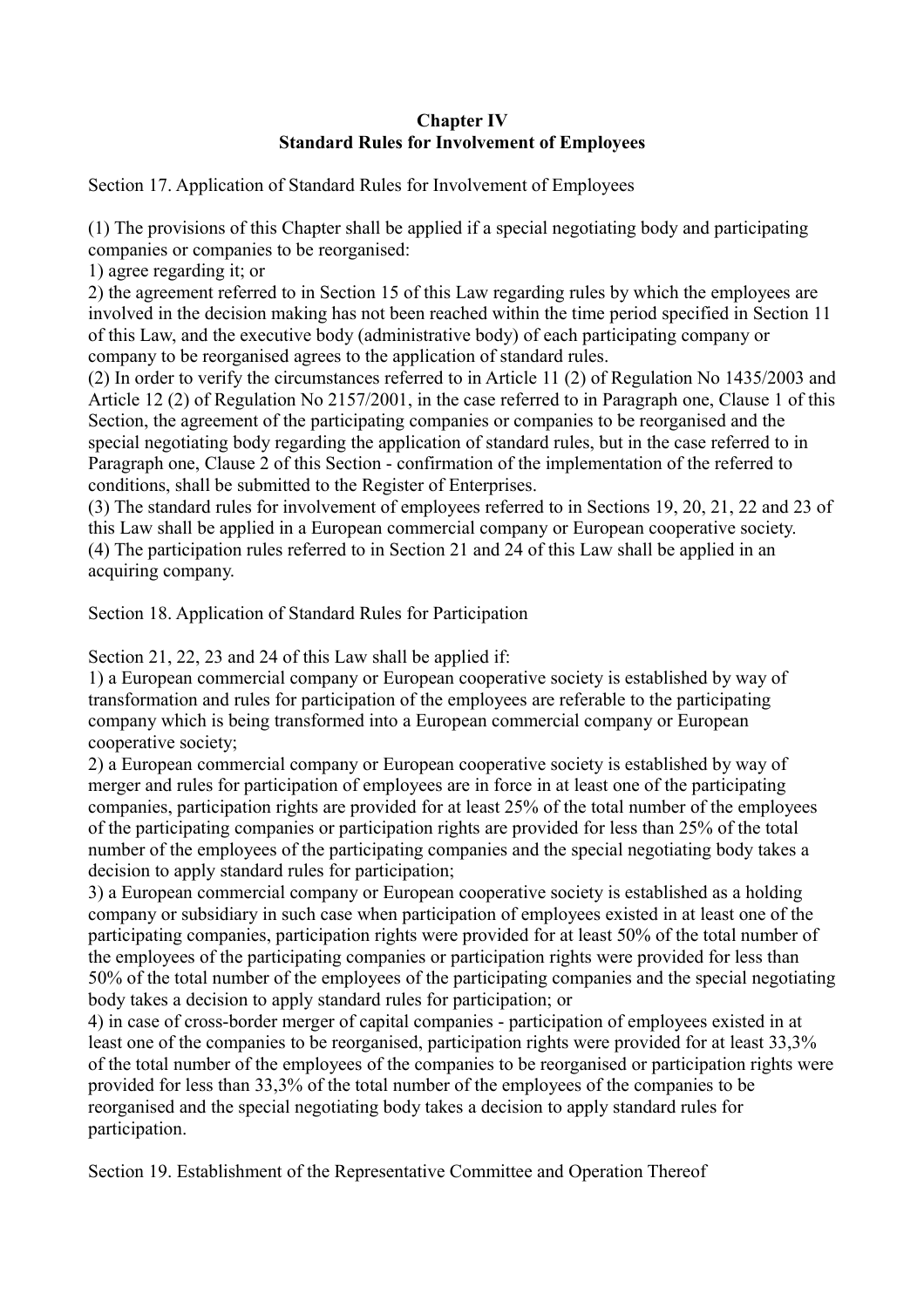(1) The representative committee shall include the employees of the European commercial company or European cooperative society and its subsidiary companies which are elected by the trade union of the employees if it represents at least 50% of the employees of the European commercial company or European cooperative company, or by the authorised employees' representatives if the employees are not represented by the trade union.

(2) If there are no employees's representatives in a European commercial company or European cooperative society, the members of the representative committee shall be elected by all the employees of the company pursuant to the procedures for election of' authorised employee's representatives specified in the Labour Law.

(3) If the representative committee is large enough, a select committee comprising not more than three members shall be elected from among its members.

(4) The number of the members of the representative committee shall be determined in proportion to the number of the employees of participating companies and subsidiary companies in each Member State.

(5) Employees employed in a Member State in which a participating company has been registered and which form 10% (or a smaller part of the employees if there are less than full 10%) of the total number of the employees employed in all Member States shall be represented in the representative committee by one employees' representative.

(6) The European commercial company or European cooperative society shall once a year inform the representative committee regarding the changes which affect the allocation of seats in such a committee. The composition of the representative committee shall be adjusted so that it conforms to the changes which have occurred.

(7) The internal working regulations of the representative committee shall be included in the rules of procedure adopted by the representative committee.

(8) The representative committee shall inform the European commercial company or European cooperative society of its composition.

(9) The representative committee shall, not later than four years after its establishment, decide by a simple majority whether to open negotiations with the executive body (administrative body) of the European commercial company or European cooperative society regarding the entering into an agreement referred to in Section 15 of this Law or to apply standard rules for involvement of employees referred to in Chapter IV of this Law also in future. If the representative committee decides to open negotiations regarding the entering into the agreement, it has the same rights and obligations as the special negotiating body. If after the opening of new negotiations no agreement is reached within the time period specified in Section 11 of this Law, the standard rules for involvement of employees referred to in Chapter IV of this Law shall continue to be applied.

Section 20. Standard Rules for Information and Consultation of Employees

(1) The representative committee shall participate in the solving of the issues related to the European commercial companies or European cooperative societies and its subsidiary companies, as well as in the solving of such issues which are not in the competence of the meeting of participants or shareholders or general meeting of members in any of Member States. (2) Meetings of the representative committee and the executive body (administrative body) of the European commercial company or European cooperative society shall take place at least once a year. The purpose of such meetings shall be, on the basis of annual reports, to inform the representative committee and consult with it regarding the operation of the European commercial company or European cooperative society and further development.

(3) The executive body (administrative body) of the European commercial company or European cooperative society shall inform the representative committee regarding the issues on the agenda of the meetings of the executive body (administrative body) and supervisory body of the European commercial company or European cooperative society and shall provide the representative committee with the copies of those documents which are submitted for examination in the meeting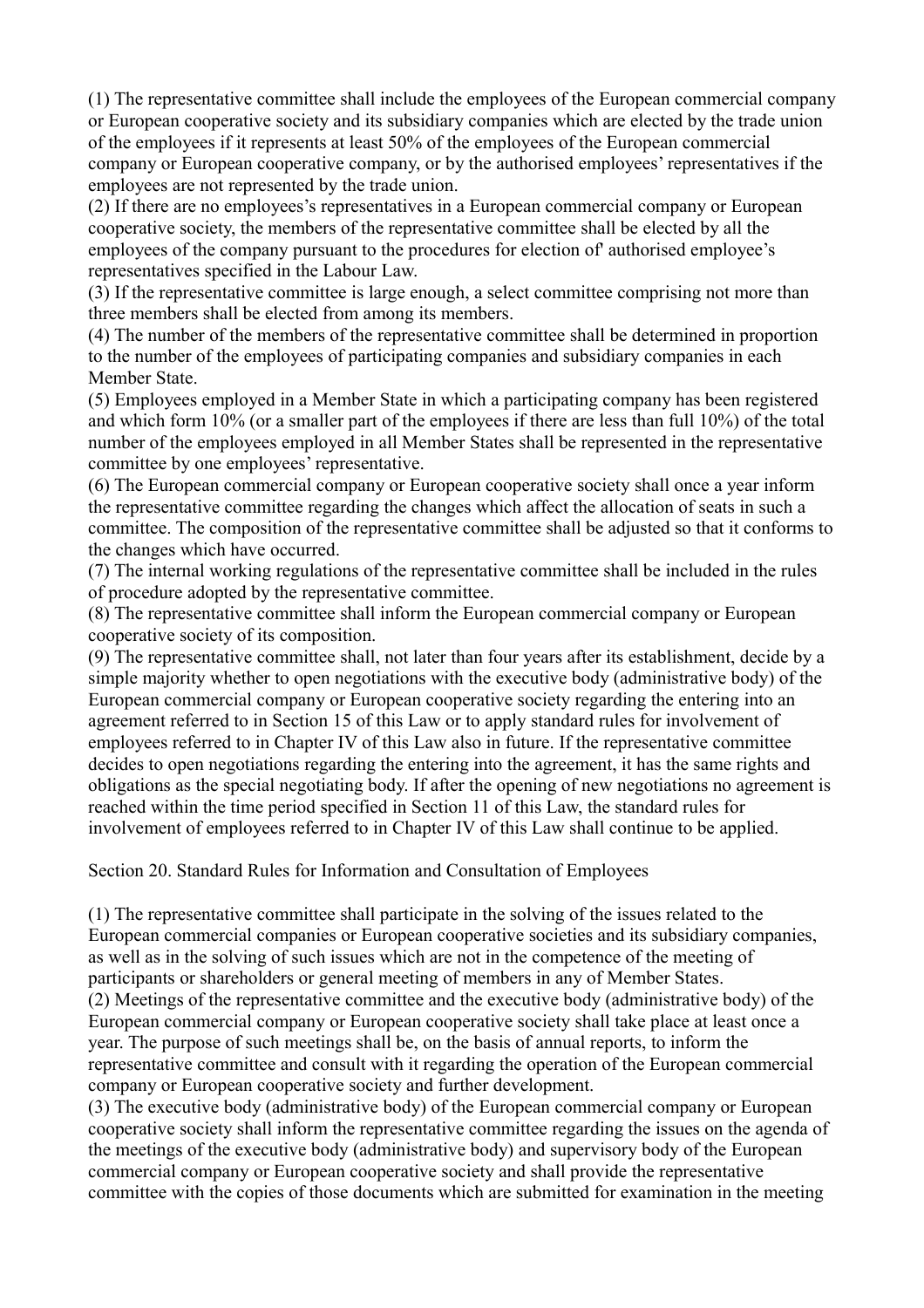of shareholders or participants or general meeting of members.

(4) An executive body (administrative body) of a European commercial company or European cooperative society shall prepare the agenda of the meeting referred to in Paragraph two of this Section and inform the representative committee thereof.

(5) The following issues shall be examined in the meeting:

1) the structure of a company, the economic and financial situation thereof;

2) the probable development of activities, production and sales;

3) the situation in the area of employment and its probable development;

4) investments (investment programmes);

5) substantial organisational changes;

6) the introduction of new working methods or production processes;

7) the transfer of the property or important part thereof (also units) of a company to another location;

8) the re-organisation of a company;

9) the liquidation of a company or the closure of its units; and

10) collective redundancies.

(6) The issue regarding initiatives related to corporative social responsibility shall be examined in the European cooperative society in addition to the issues referred to in Paragraph five of this Section .

(7) If other circumstances arise that essentially concern the interests of the employees (including the transfer of the property of a company or important parts thereof (also units) to another location, the liquidation of a company or the closure of its units, collective redundancies), the executive body (administrative body) of the European commercial company or European cooperative society shall in due time inform the representative committee thereof. In such case the representative committee has the right to request that a meeting with the executive body (administrative body) of the European commercial company or European cooperative society is organised with a view to acquire information and engage in consultations regarding the measures to be performed in the company, which essentially concern the interests of the employees.

(8) If the executive body (administrative body) of the European commercial company or European cooperative society does not take into account the opinion provided by the representative committee, the representative committee has the right to request that additional meeting is organised in order to reach an agreement. If a meeting with the select committee is being organised, the members of the representative committee, who represent the employees directly affected by the relevant measures, are also entitled to participate therein. Such meetings shall not affect the powers of the executive body (administrative body) of the European commercial company or European cooperative society.

(9) The appointment of the Chairperson of the meeting referred to in Paragraph eight of this Section, upon mutual agreement, shall be decided by the members of the executive body (administrative body) of the European commercial company or European cooperative society and the members of the representative committee.

(10) Prior to any meeting with the executive body (administrative body) of the European commercial company or European cooperative society and the representative committee, the members of the representative committee are entitled to meet each other without the presence of the members of the executive bodies (administrative bodies) of the company.

(11) The representative committee shall inform the employees' representatives of the European commercial company or European cooperative society and its subsidiary companies regarding the process of information and consultation.

(12) Where necessary, a representative committee shall use the assistance of experts selected on the basis of their own judgement.

Section 21. Standard Rules for Employee Participation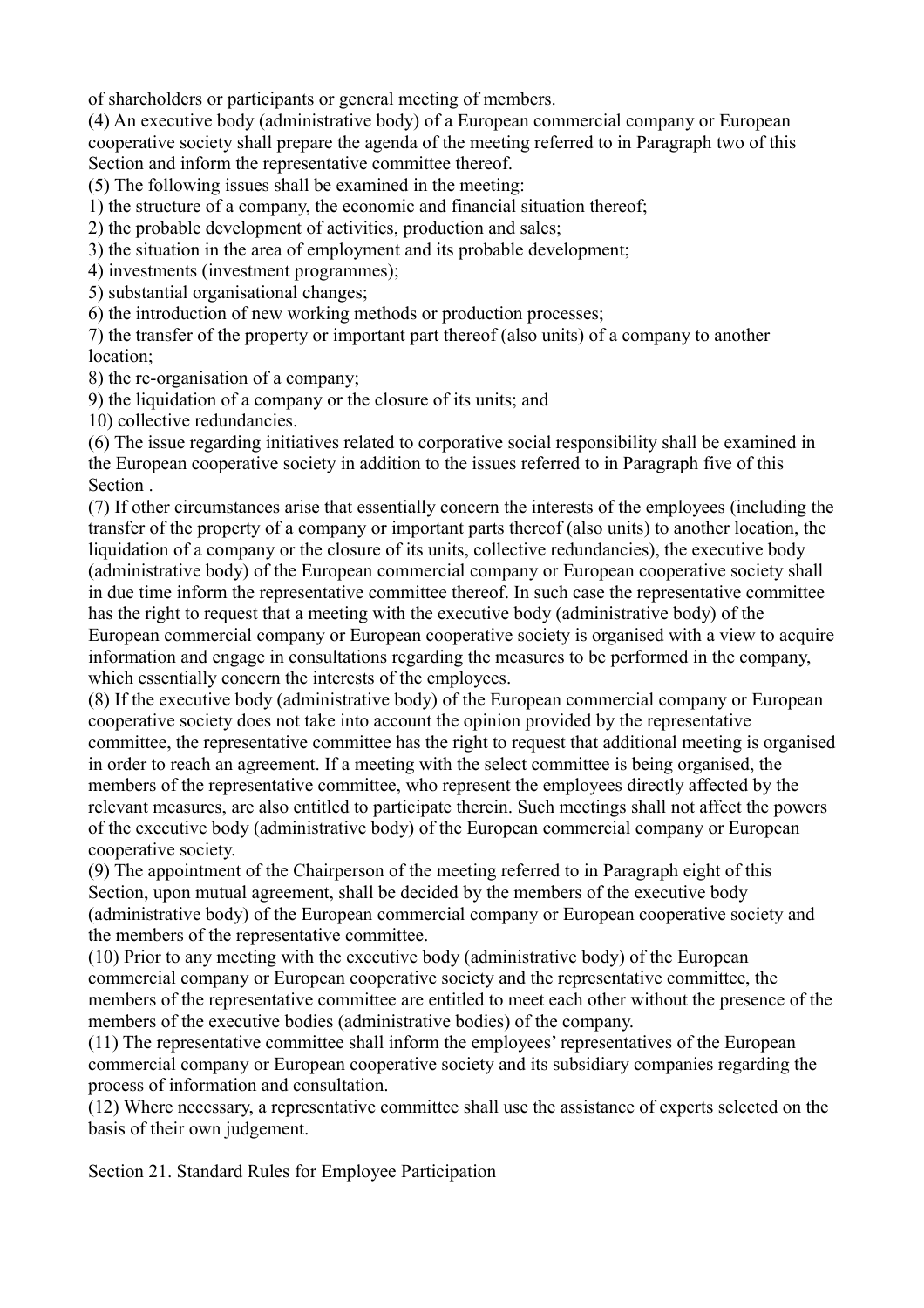(1) A representative committee (in a European commercial company or European cooperative society) or employees' representatives (in the acquiring company) have the right to elect or appoint the members of the executive body (administrative body) or supervisory body of the company or recommend the candidates for members of theses bodies or oppose to their appointment or election. (2) If different types of participation exist in participating companies or companies to be

reorganised, the special negotiating body shall decide which type of participation to use in a European commercial company, European cooperative society or acquiring company. The special negotiating body shall inform the participating companies or companies to be reorganised regarding such a decision.

(3) If a decision referred to in Paragraph two of this Section is not taken, the type of participation existing in the participating company or company to be reorganised having the largest number of employees shall be used in a European commercial company, a European cooperative society or acquiring company, unless the parties agree regarding reduction of parcticipation rights pursuant to the procedures specified in this Law.

(4) The number of members of the executive body (administrative body) or supervisory body of the European commercial company, European cooperative society or acquiring company shall comply with the highest participation level (number of seats) in the participating companies or companies to be reoganised.

(5) The represntative committee (in a European commercial company or European cooperative society) or employees' representatives (in the acquiring company) shall decide regarding the allocation of seats in the executive body (administrative body) or supervisory body of the company according to the proportion of the employees in each Member State or regarding the way in which the employees may recommend the candidates for members of the executive body (administrative body) or supervisory body or oppose to their appointment.

(6) Every member of the executive body (administrative body) or supervisory body of the company, who has been elected, appointed or recommended by the representative committee or employees' representatives, shall be a full member of the executive body (administrative body) or supervisory body of the company and he or she has the same rights (also the right to vote) and obligations as the members of the executive body (administrative body) or supervisory body of the company who represent shareholders, participants or members.

(7) Within limits it shall be ensured that emmployees' representatives of each Member State – especially of the Member State where a European commercial company, European cooperative society or acquiring company is registered – shall be included in the composition of the executive body (administrative body) or supervisory body of the European commercial company, European cooperative society or acquiring company.

Section 22. Standard Rules for Employee Participation in a European Commercial Company or European Cooperative Society Established by Transformation

If a European commercial company or European cooperative society is established by way of transformation and rules for participation are referable to the participating company before transformation, such participation rules shall be continued to be applied in all aspects also after the registration of the European commercial company or European cooperative society.

Section 23. Rules for Employee Participation in Case of Transfer of a Registered Office of a European Commercial Company or European Cooperative Company

If a registered office of the European commercial company or European cooperative society is transferred to Latvia and the rules for participation are referable to the European commercial company or European cooperative society before transfer of the registered office, such participation rules shall be continued to be applied in all aspects also after the transfer of the registered office of the European commercial company or European cooperative society to Latvia.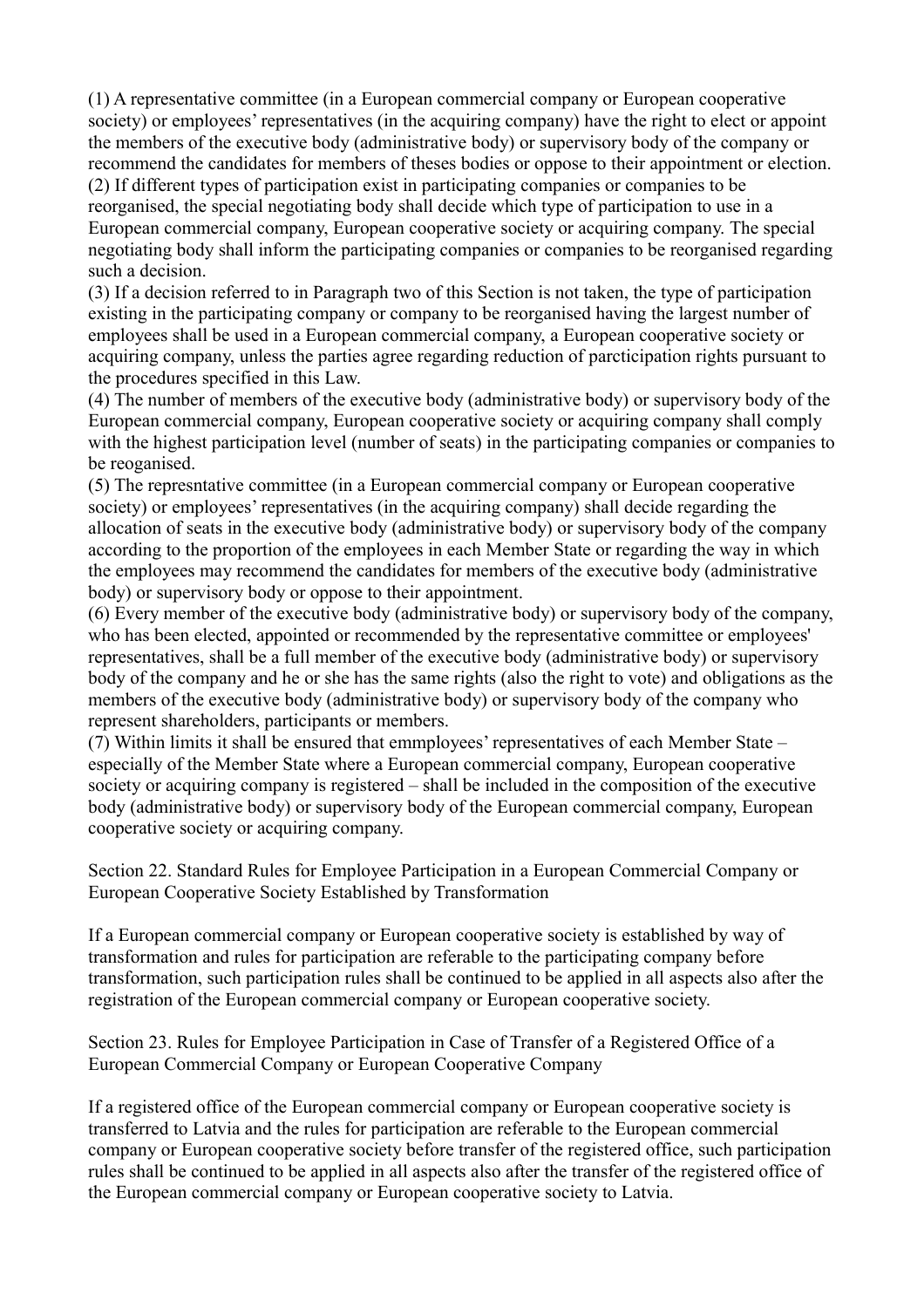Section 24. Standard Rules for Employee Participation in the Case of Cross-border Merger of Capital companies

Within three years after the registration of cross-border merger of capital companies the acquiring capital company where the rules for employee participation have been introduced shall ensure the application thereof in relation to the inland reorganisation of the relevant capital company.

#### **Chapter V Special Rules for Employee Participation in a European Cooperative Society**

Section 25. Participation of the Employees of the European Cooperative Society in the General Meeting

In accordance with the limitations specified in Article 59 (4) of Regulation No 1435/2003, the employees of a European cooperative society or their representatives shall participate, with the right to vote, in the general meeting of members or a meeting of another type (if such exists) of the European cooperative society if:

1) the special negotiating body and participating companies have agreed thereon in accordance with the procedures referred to in Section 15 of this Law;

2) a cooperative society, in which the right to vote of the employees in the general meeting of members or in a meeting of another type (if such exists) of such company has been determined, is transformed into a European cooperative society; or

3) a European cooperative society has been established by way other than transformation and the right to vote of the employees in the general meeting of the members or in a meeting of another type (if such exists) of the cooperative society is specified in the participating company, but the special negotiating body and the participating companies cannot reach the agreement specified in Section 15 of this Law within the period provided for in Section 11 of this Law. In such case Section 17, Paragraph one, Clause 2 and Sections 22 and 23 of this Law shall be applied.

#### **Chapter VI Final Provisions**

Section 26. Commercial Secret

(1) The members of the special negotiating body or representative committee and employees' representatives, as well as experts and interpreters who provide them with their services, may not disclose to third persons the acquired information, which is a commercial secret.

(2) The prohibition specified in Paragraph one of this Section with regard to the provision of information containing a commercial secret to third parties shall be valid regardless of whether the relevant person is fulfilling or has ceased to fulfil his or her duties.

(3) The members of the executive body (administrative body) or supervisory body of a company may refuse to provide information, the disclosure or use of which, having regard to its character and objective reasons, may cause substantial harm or losses to the participating companies, companies to be reorganised, the European commercial company, the European cooperative society and the acquiring company.

(4) If the executive body (administrative body) or supervisory body of the participating companies, companies to be reorganised, a European commercial company, a European Cooperative Society or an acquiring company requests not to disclose a commercial secret or does not provide the relevant information, the employees' representatives have the right to ask for the revision of such decisions and apply to a court. In the time period when the revision or judicial review of the referred to decision takes place, the information shall be regarded as a commercial secret.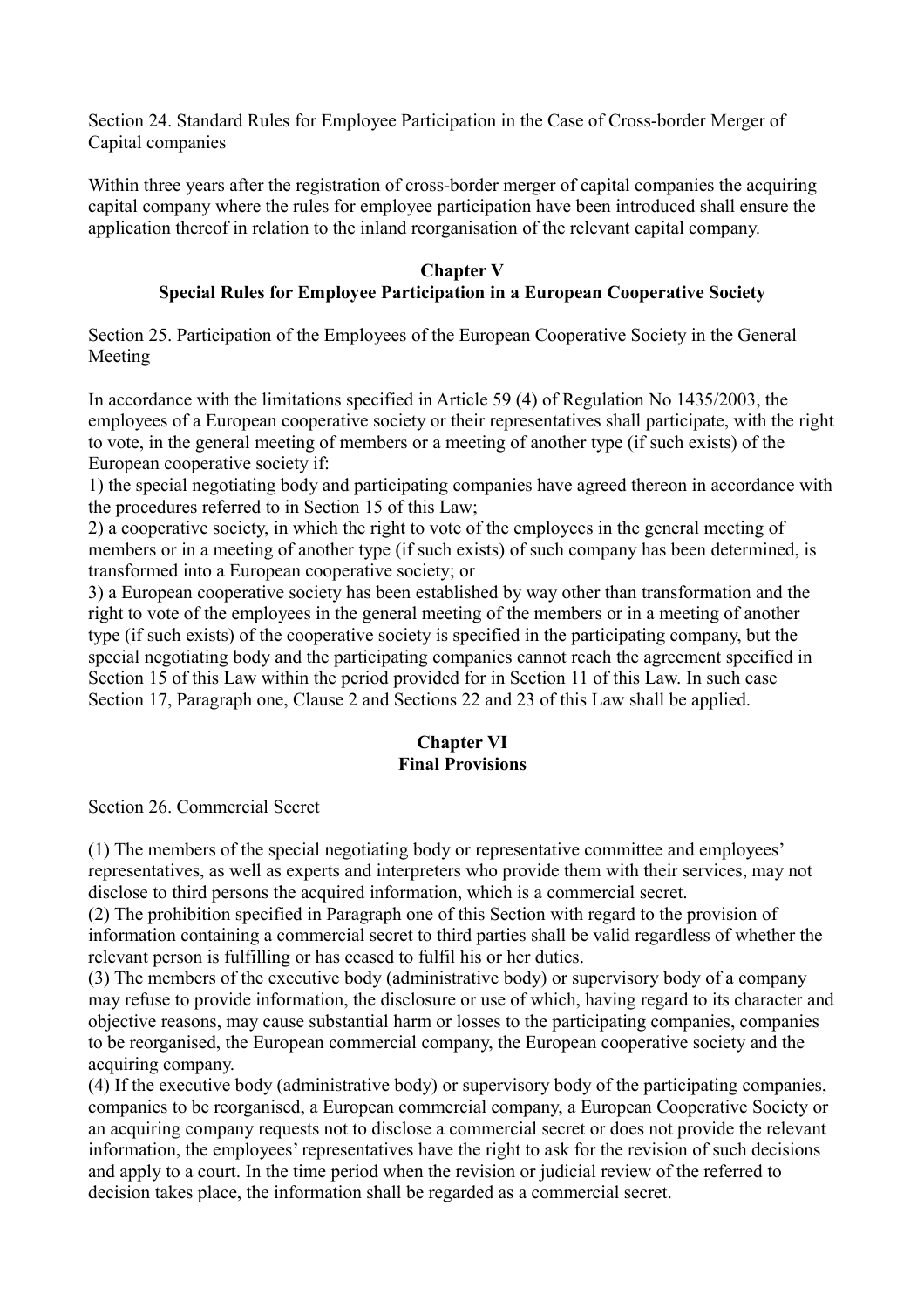Section 27. Expenses for Ensuring Operation of the Special Negotiating Body and Representative **Committee** 

(1) Expenses related to the establishment and operation of the special negotiating body, also to the election of its members, organising of negotiations (premises, materials, staff, and interpretation), as well as insurance and business trips of the members of the special negotiating body (travelling and accommodation expenses), shall be covered by the participating company or company to be reorganised upon mutual agreement. If the agreement is not reached, the expenses shall be covered by the participating company or company to be reorganised in proportion to their number of employees.

(2) Expenses related to the establishment and operation of the representative committee, also to the election of its members, organising of negotiations (premises, materials, staff, and interpretation), as well as business trips of the members of the committee (travelling and accommodation expenses), shall be covered by the European commercial company, European cooperative society or acquiring company.

(3) If expertas are invited, the company has an obligation to cover expenses for the work of at least one expert.

Section 28. Rights, Duties and Social Guarantees of the Members of the Special Negotiating Body, the Members of the Representative Committee and the Employees' Representatives

(1) The same rights and obligations as specified for the employees' representatives in the Labour Law shall be applied to the members of the special negotiating body and the members of the representative committee.

(2) The member of the representative committee shall be granted a study leave so as to enable him or her to acquire the knowledge necessary for the performance of his or her duties, retaining the average salary for this period of time, but if a piecework salary has been determined for him or her the average earnings shall be paid.

(3) In respect of the members of the special negotiating body, the members of the representative committee and the employees' representatives the parties may agree on more favourable terms than provided for in this Section.

Section 29. Liability for Failure to Comply with this Law

For violation of the provisions of this Law persons shall be subject to liability in accordance with the law.

# **Transitional Provision**

With the coming into force of this Law, the Law On the Involvement of Employees in a European Cooperative Society is repealed (*Latvijas Republikas Saeimas un Ministru Kabineta Ziņotājs*, 2006, No.24).

# **Informative Reference to European Union Directives**

This Law contains legal norms arising from:

1) Council Directive 2001/86/EC of 8 October 2001 supplementing the Statute for a European company with regard to the involvement of employees;

2) Council Directive 2003/72/EC of 22 July 2003 supplementing the Statute for a European Cooperative Society with regard to the involvement of employees; and

3) Directive 2005/56/EC of the European Parliament and of the Council of 26 October 2005 on